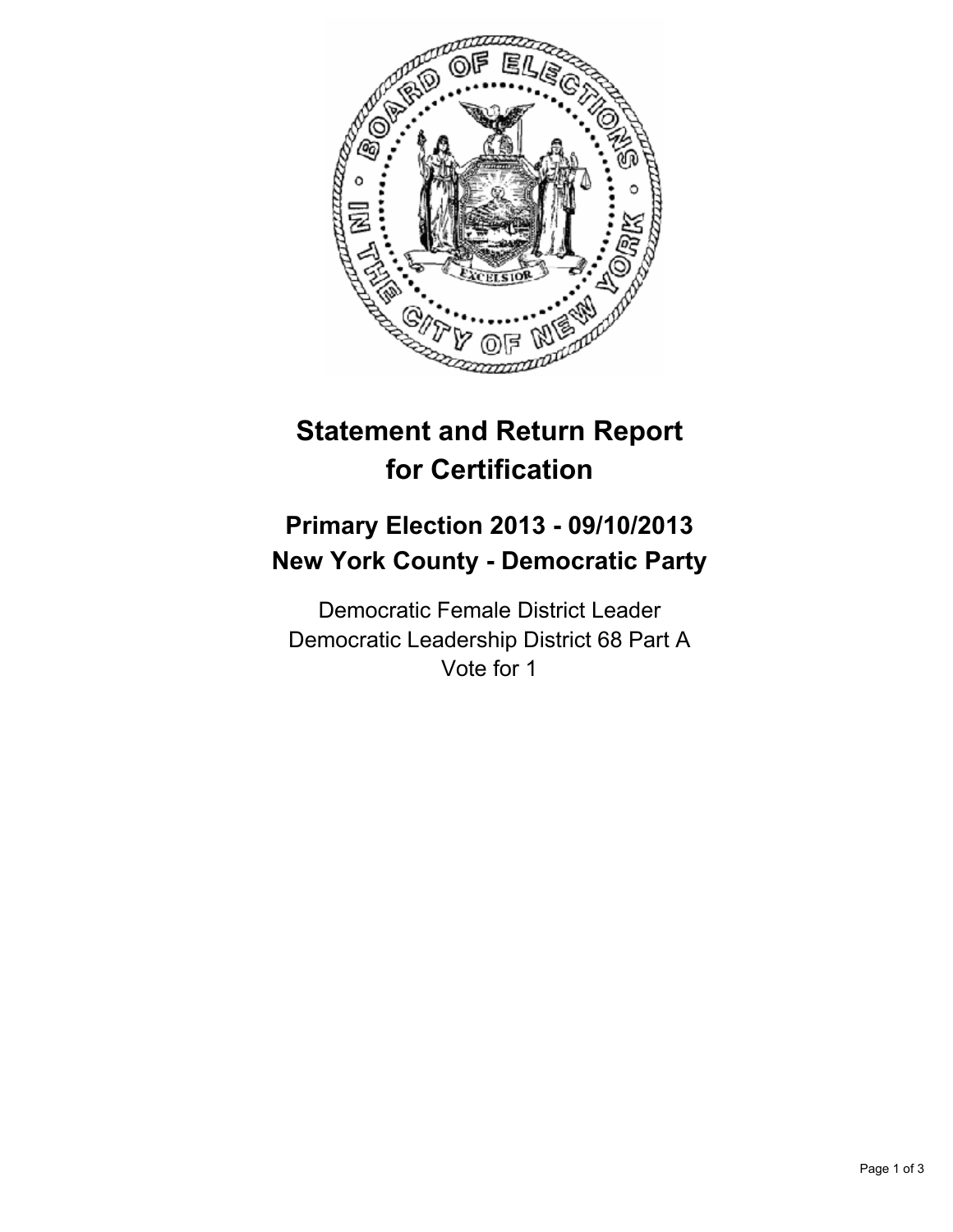

#### **Assembly District 68**

| <b>FEDERAL</b>       | 0        |
|----------------------|----------|
| SPECIAL PRESIDENTIAL | $\Omega$ |
| AFFIDAVIT            | 79       |
| <b>LASHAWN HENRY</b> | 969      |
| ROSE ANNETTE JIMENEZ | 1,019    |
| THERESA RICHARDSON   | 1,036    |
| <b>Total Votes</b>   | 3.024    |